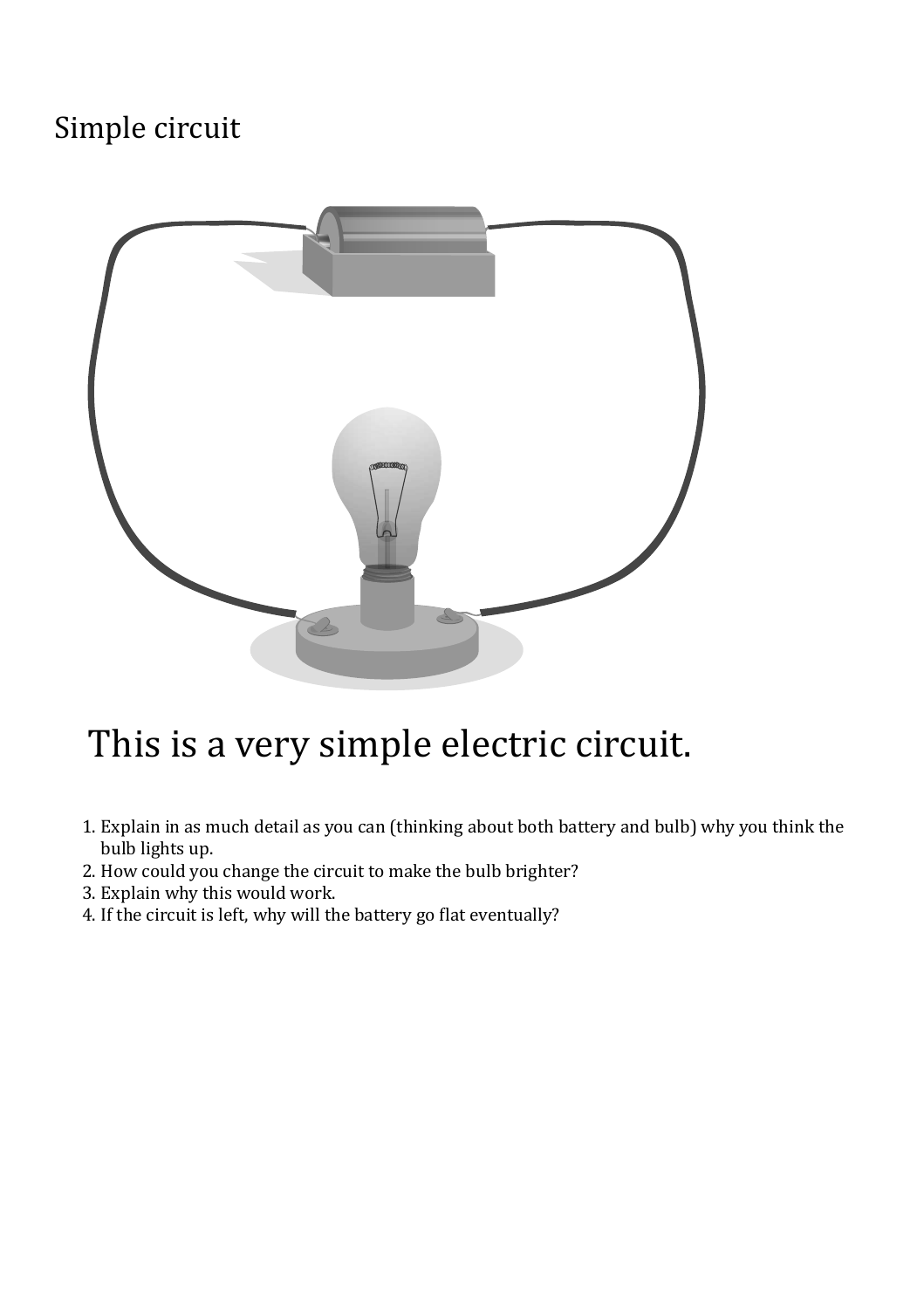## Switches

In this circuit all the switches are open and both bulbs are off.



1) Emma wants to make bulb 1 light (and bulb 2 stay off). Which switches does she need to close?

| Switch 1 only |  |
|---------------|--|
|               |  |

Switch 3 only  $\Box$ 

 $\Box$ Switches 1 and 4

Switches 1, 2 and 4  $\Box$ 

2) James wants to make bulb 2 light (and bulb 1 stay off). Which switches does he need to close?

- Switch 4 only  $\Box$
- Switch 1 and 2  $\Box$
- Switches 2 and 4  $\Box$
- $\Box$ Switches 1, 2 and 3